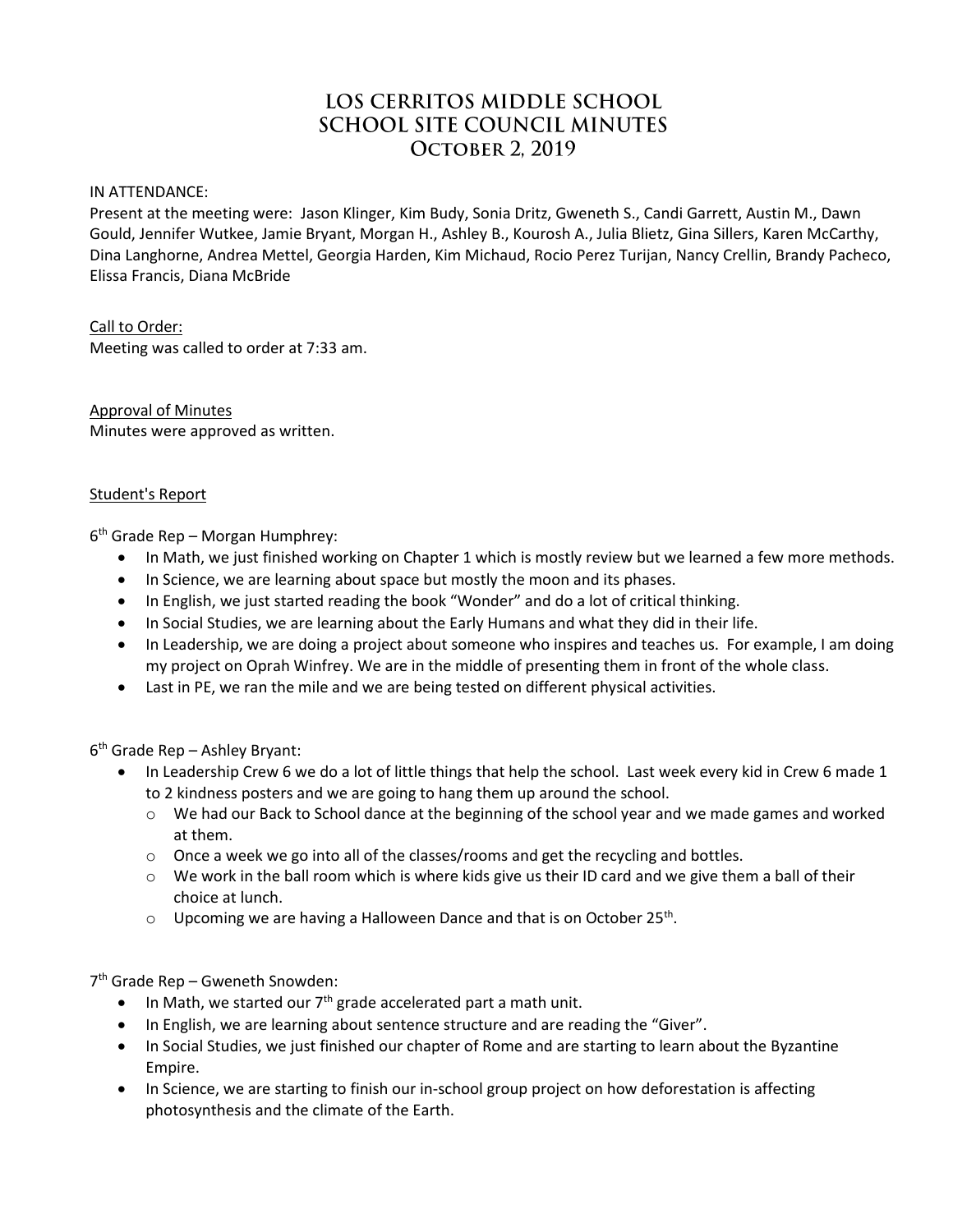## LCMS SSC MINUTES 10/2/19

• And finally, in PSST we are learning about how to mediate people. We are also planning special dress up day like on 10/11, we are wearing pink to represent breast cancer awareness.

7 th Grade Rep – Austin Maziasz:

- We have had two LTAs (lunch time activities) this trimester and both involved water balloons. The first LTA was Water Balloon Baseball – we had a big turn out and was a huge success. The second LTA was a Water Balloon Toss, but the attendance was lower. In the future we can get more people to participate by giving all participants candy, not just the winners.
- I would like to share a concern about the lunch prices are too expensive. For example, 1 piece of pizza and milk costs \$5, it's not a lot of food for growing kids. I have heard several students say they do not want to buy lunch because they think it is overpriced.

8 th Grade Rep - Drew Rosen:

• Not present

8 th Grade Rep - Kourosh Apfelthaler:

- In PE, we are starting a hockey unit.
- In Choir, we had a great concert last Friday and we are preparing for our winter concert.
- In English, we are working on visual literacy and prompt responses.
- In Social Studies, we are learning the colonization of Europeans to America.
- In Spanish, we are learning terms for family vocabulary.
- In Science, we are taking a test on Buoyancy.
- In Math, we are mastering absolute value inequalities.

Counselor's Report – Karen McCarthy:

- Still continuing our 504 meetings, ongoing thru October.
- Student study team meetings are going on for kids who have been identified as having more academic issues.
- Teen Center Meet and Greet resources this Thursday (tomorrow).
- Best Counseling program State driven grant kids who have no other category that they fit in and score 1's on their CAASPP. Counselor comes once a week to come help them academically.
- Just started BEST program after school academic support last week on Wednesdays teach kids how to be organized. Based on qualifications and needs.
- $\bullet$  Just started H.S. tutoring with  $6<sup>th</sup>$  graders. Positive experience.
- Started Lunch Bunch invitation only to kids who are not connected, no place to go or alone at lunch.
- First peer mediation the other day. Kids are in training.
- Up and running and very busy.

#### DAC Report – Dina Langhorne:

- Board of Ed Update Jordan Scott, WHS student, is the first Student Board Rep for 2019-2020 school year.
- Discussion over core lit is still going on.
- Spoke of de-escalation rooms and sensory rooms from district.
- Sex Ed policy is to opt out vs opt in.
- Conejo Council PTA is hosting a FREE Saving Hearts Cardiac Screening event on Oct. 19<sup>th</sup> from 10am 3pm in the WHS Gym.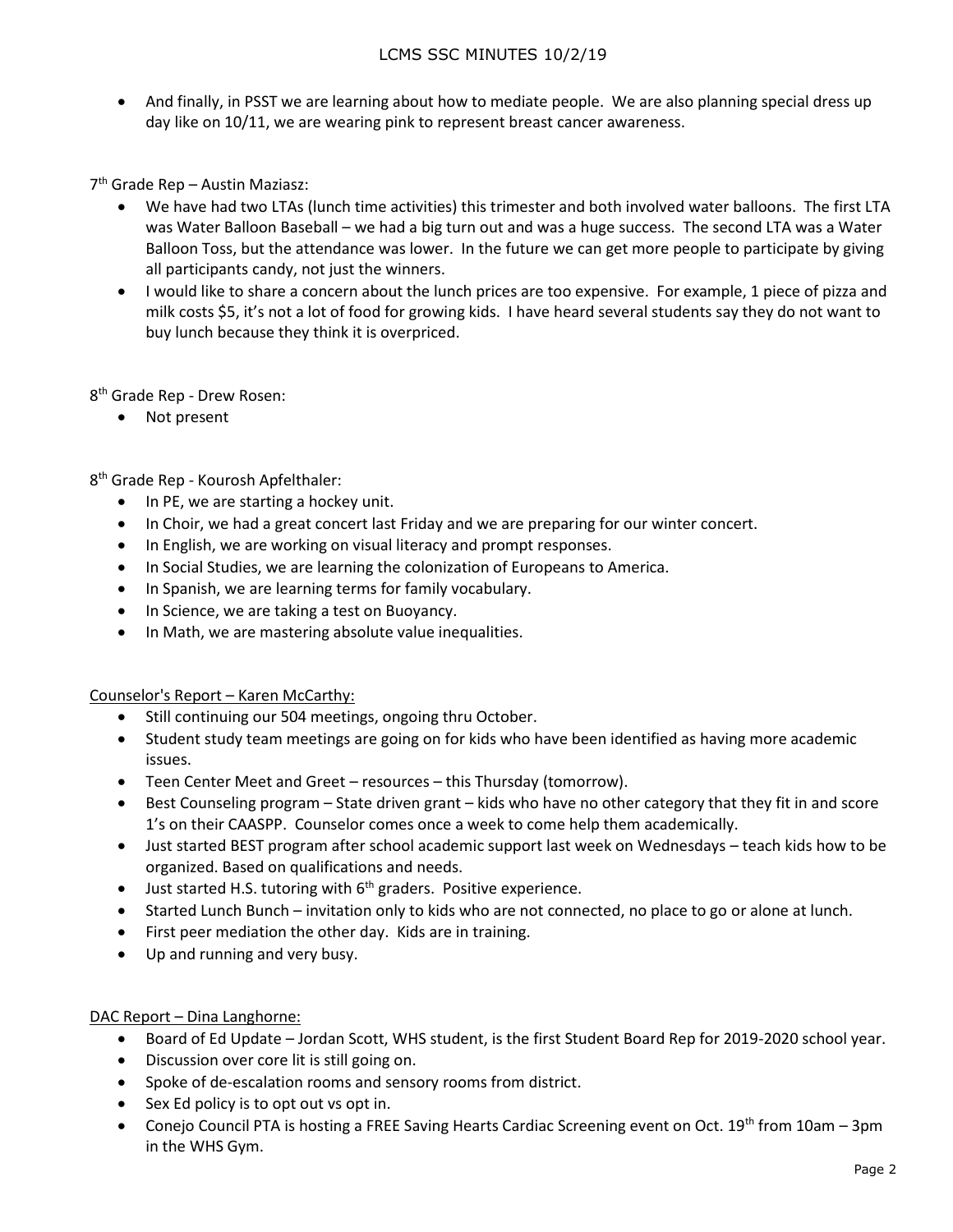- Conejo Schools Foundation is sponsoring "Annual State of the Schools Breakfast" on Oct. 15<sup>th</sup> at CLU from 7:30am – 9:00am and it is \$20 per person.
- We now have three new counselors who serve our kids who do not fit in anywhere.
- SEDAC higher education options and programs are being discussed.
	- o Inclusive schools week is in December.
	- $\circ$  New passing under Family Medical Leave Act now available to students with IEPs
- Programs to explain the educational system
- GATE DAC has a new system. Having a speaker series that has been moved to evening for more parents.
- Library providing pop up library programs with free lunch, did over the summer.
	- o September was National Library Card Sign Up Month 2019.
	- o Homework centers still going on free tutors on Mondays and Tuesdays at Newbury Park Library and Wednesdays and Thursdays at Thousand Oaks Library.
	- o Library has an extra set of books for kids.
	- $\circ$  New Teen Space for kids to hang out in. Grand opening was Sept. 12<sup>th</sup> at Thousand Oaks Library.
	- o Working on having core lit book shelves for HS students.
	- o Library Card Design Contest students design library card. One winner from each category: Elementary (K-5th), Middle (6<sup>th</sup> -8<sup>th</sup>), and High School (9<sup>th</sup> -12<sup>th</sup>)
- Bond Oversight Committee (Measure I) \$5 million dollars in projects were completed over the summer.
- Speakers Kenny Loo, Lou Lichtl & Sonia Wilson gave a lengthy update on what they have been doing.
	- o Staff Development Days
	- o Piloting of Textbooks
	- o Universal Design for Learning
	- o College and Career night
	- o District webpage has been updated.
- History and Social Science K-12 History/Social Science framework earliest adoption timeline is piloting new materials, fall 2020.
- CAASPP This year all schools are expanding interim assessments and using data to inform instruction throughout the year.
- English Language Arts/ELD K-5 books piloted.
- Innovations in Middle Schools Impact Teams Professional Learning, CTE programs Colina MS, ALL It Takes - Notice, Choose, Act
- Outdoor School new site
- Alignment to HS programs WHS, TOHS, NPHS

#### SEDAC Report – Andrea Mettel:

- New parent reps a lot of the meeting was catching up on where they are at.
- Chairperson Liu navigated members through new changes to district website. Special Ed webpage now has a lot of information. All agendas and minutes are now available on website. You can see all the meetings under Board Docs.
- Standing Committee Reports -Ms. Holland reported on SELPA and CAC – conducting review of local plan this year to adapt it to the new local plan template for 2020-2021. Will go live in the 2021 school year.
	- o Promote connection collaboration between parents.
	- o Promote inclusive practices and social/emotional learning.
	- o Pacer Center and Judy French Bullying
- Public Comments
	- o PTA Reps talked about the National Reflections Program Contest this year's theme is "Look Within".
	- o Mrs. Shelton Rainbow Connection Family Resource Center upcoming events: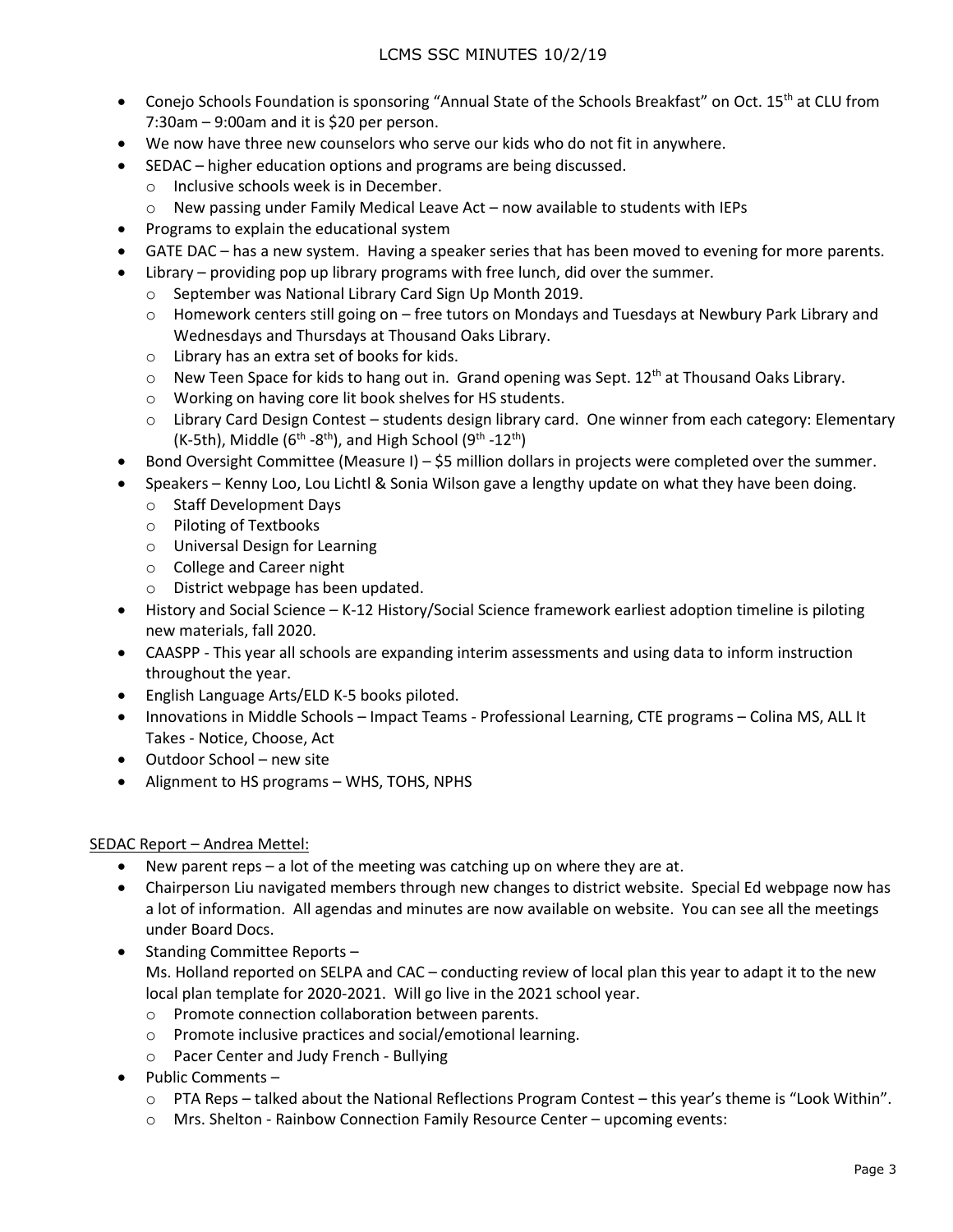- Rainbow at CRPD Old Meadows, held first Friday every month from 9:00am 12:00pm while school is in session. Saturdays at Rainbow held third Saturday of the month from 9:00am – 12:00pm.
- **•** Epilepsy Workshop on Oct.  $19^{th}$  from  $10:00$ am 2:00pm.
- $\circ$  Challenge with bus schedule and times General Ed students are released vs. Special Ed students. Concerned about academic minutes and shortened day. Asking for change.
- $\circ$  Dashboard directed everyone how to access and understand how it works.
	- Review SEDAC Impact have 5 standing committees, expanded community outreach, strengthened cross district synergies, SEDAC and DACS have regular reports to the Board of Trustees, and Proposed changed to SPSA Plans.
- SEDAC Members -
	- $\circ$  Maple Celebrating Unity Day on Oct. 23<sup>rd</sup> Landmark unity tree with inclusive message. Similar problems with buses at Maple arriving late.
	- $\circ$  Colina Co-teaching classrooms and unified games offered at middle school level this year!
	- o Sycamore Canyon Due to reallocations lost part time Special Ed teacher, lost foundation course. Lisa Miller spoke about parents upset that foundations classes were pushed to General Ed classes, 35-40 students moved to CP class.
	- $\circ$  Site coordinators reclassified to Asst. Principals and are now at the HS. Principals at middle and elementary schools are now site coordinators for their schools. Mr. Klinger is our site coordinator.
	- o NPHS Three of five co-teaching opportunities are now taking place at NPHS. Very successful.
- Ms. Johnson shared dates of the District Transition Nights:
	- o Oct. 22 for students transitioning from Be-Me Preschool to Elementary school.
	- o Oct. 28 for students transitioning from elementary school to middle school.
	- o Oct. 29 for students transitioning from middle school to high school.
	- $\circ$  School choice opens Nov. 1st, 2019
- School Plan for Student Success (SPSA) Lou Lichtl discussed his presentation.
- Universal Design for Learning (UDL) Mr. Kenny Loo and Mr. Jeremy Resnick went over co-teaching on UDL. They shared the UDL presentation used at the 8/19/19 professional development day with SEDAC members. Dates for this year's UDL training for staff were provided.

## GATE Report – Julia Blietz:

- Lot of introductions of new members.
- New Chairperson is Bijaya Eaton spoke on the GATE parent support group that is being started. For parents who are being challenged raising their GATE student.
- GATE DAC this year district will be paying for 10 teams for Odyssey of the Mind memberships.
- Planning to have more fun Fridays for older students.
- Reviewing of what a gifted child is overview of spectrums.
- Discussed IDLP individual learning plan given to GATE students in elementary schools.
- Enrichment opportunities for GATE students Fun Fridays, teen tech convention, leap ahead math program, academic enrichments, SPONT day – conducted once a month for Odyssey teams, parent resources for GATE parents.
- GATE website information templates for admins and GATE facilitators to reach out to GATE parents.
- Discussed responsibility of both GATE DAC reps and facilitators.
- Need to schedule GATE parent meetings at each site to give overview of how each school services GATE students.
- GATE must be incorporated into each site's SPSAs.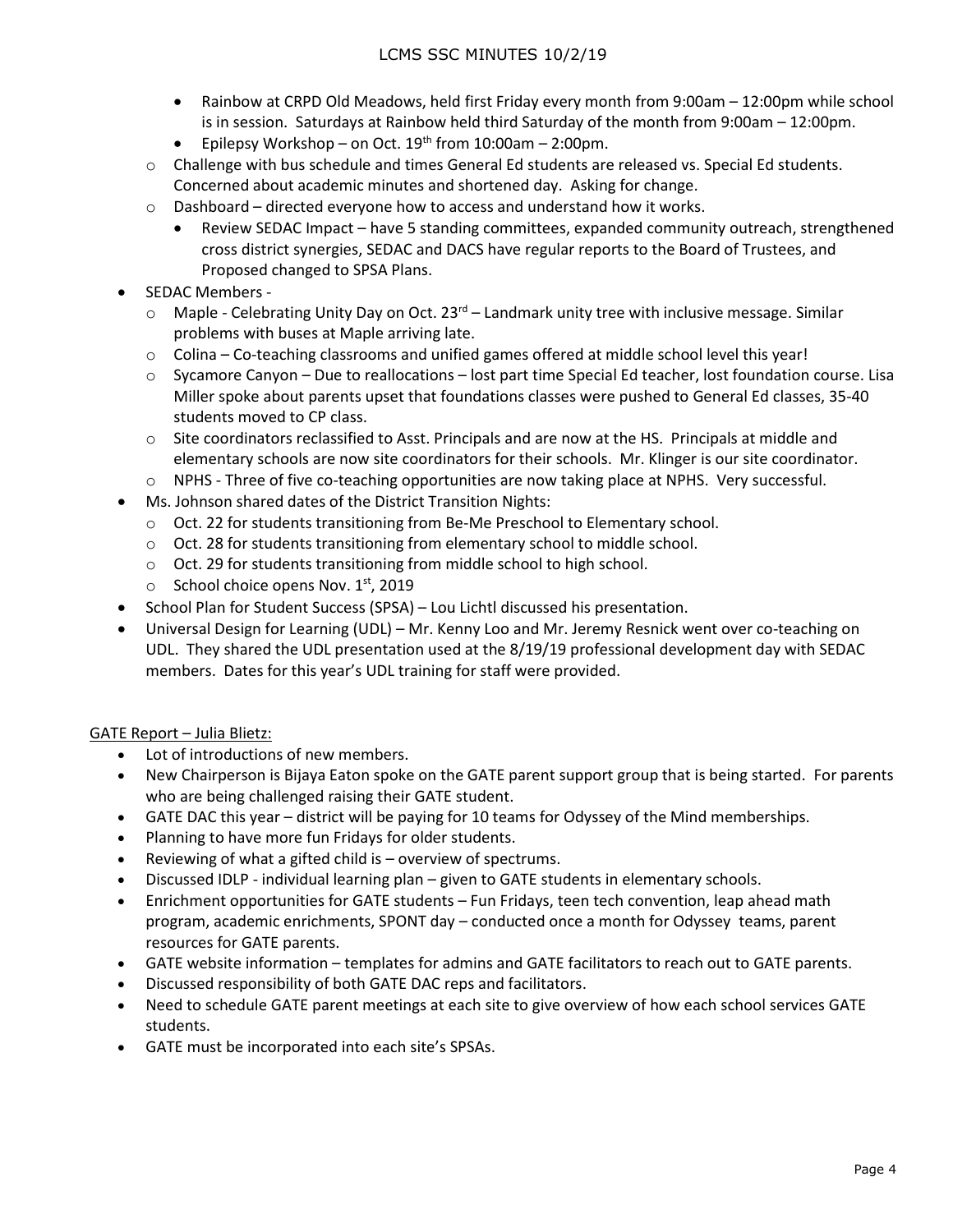#### ELAC/DELAC Report –Rosario Perez Turijan:

- DELAC meeting will be on October 29<sup>th</sup>.
- ELAC meeting was on September 19<sup>th</sup>.
	- $\circ$  During the meeting, we had 2 student presentations Takeru A. (6<sup>th</sup> grade) and James M. (8<sup>th</sup> grade). Presentations were fantastic!
	- o We had information about Q Parent Connect, LCMS website, resources and support at LCMS, and they explained the difference between the ELPAC and CAASPP tests.
	- o Mrs. Garcia (English Department) spoke about Universal Design for learning.
	- $\circ$  A parent suggested a topic about how we, as parents, can help our students choose classes correctly.
	- $\circ$  Next meeting will be Thursday, October 24, 2019 at 6:00pm. The Science department will do a presentation.

### PSTA Report – Nancy Crellin:

- PTSA signed fiduciary agreements to fund the Robotics Club's kits for competitions, the Civil War reenactment presentations for 8th grade history classes, and the Moorpark College field trip.
- Reflections entries are due on Friday, October 18 from 7:30-9:00 a.m. in the LC library.

### Boys & Girls Club Report – Georgi Harden:

- Enrichment started a week ago.
	- o Members of our Passport to Manhood class have been discussing different career paths and the education they need to obtain to achieve these. They also got to play a life simulations game that requires them to keep a mock budget and try to pay for everything they need on a salary of an average job without a college education.
	- $\circ$  Torch Club will be having Fall Elections coming up and have also been discussing ways that students want to get involved in giving back to the school community. Our goal is to make torch club members leaders in their school and in their community and to help them give back and speak up about things they are passionate about!
- This Friday, October 4th we are doing a sleepover kids are invited and it's \$25 for parents to have a night out.
- On October  $15<sup>th</sup>$  we are doing a Zombie Run.
- $\bullet$  On October 29<sup>th</sup> we have our Haunted House and Halloween party that is open to everyone.

#### Principal's Report – Jason Klinger:

Mrs. Michaud – School Activities

- Today is our Step It Up! Assembly only fundraiser for the year.
- Crew  $6 Oct. 11<sup>th</sup>$  Spirit Day Wear Pink for breast cancer awareness.
- Oct 17<sup>th</sup> is the Great American Shake Out.
- Sport-O-Rama will be on Oct.  $18^{th}$  coaches are meeting tomorrow teams are made and will be posted.
- $\bullet$  Halloween dance is Oct. 25<sup>th</sup> from 7-9 pm in MPR.
- Red Ribbon Week Oct. 28<sup>th</sup> thru Oct.  $31^{st}$ .
- $\bullet$  Halloween Costume Contest Oct. 31<sup>st</sup> at lunch.

Mr. Klinger - School progress reports coming out on Q Friday, Oct. 4<sup>th</sup>.

- $\bullet$  8<sup>th</sup> grade contacts have been handed out. Privileges will be removed if caught vaping or with any vape paraphernalia.
- Sandy Hook presentation "Start with Hello" program to support students.
- CAPS training 6 teachers attending principal network make professional learning better.